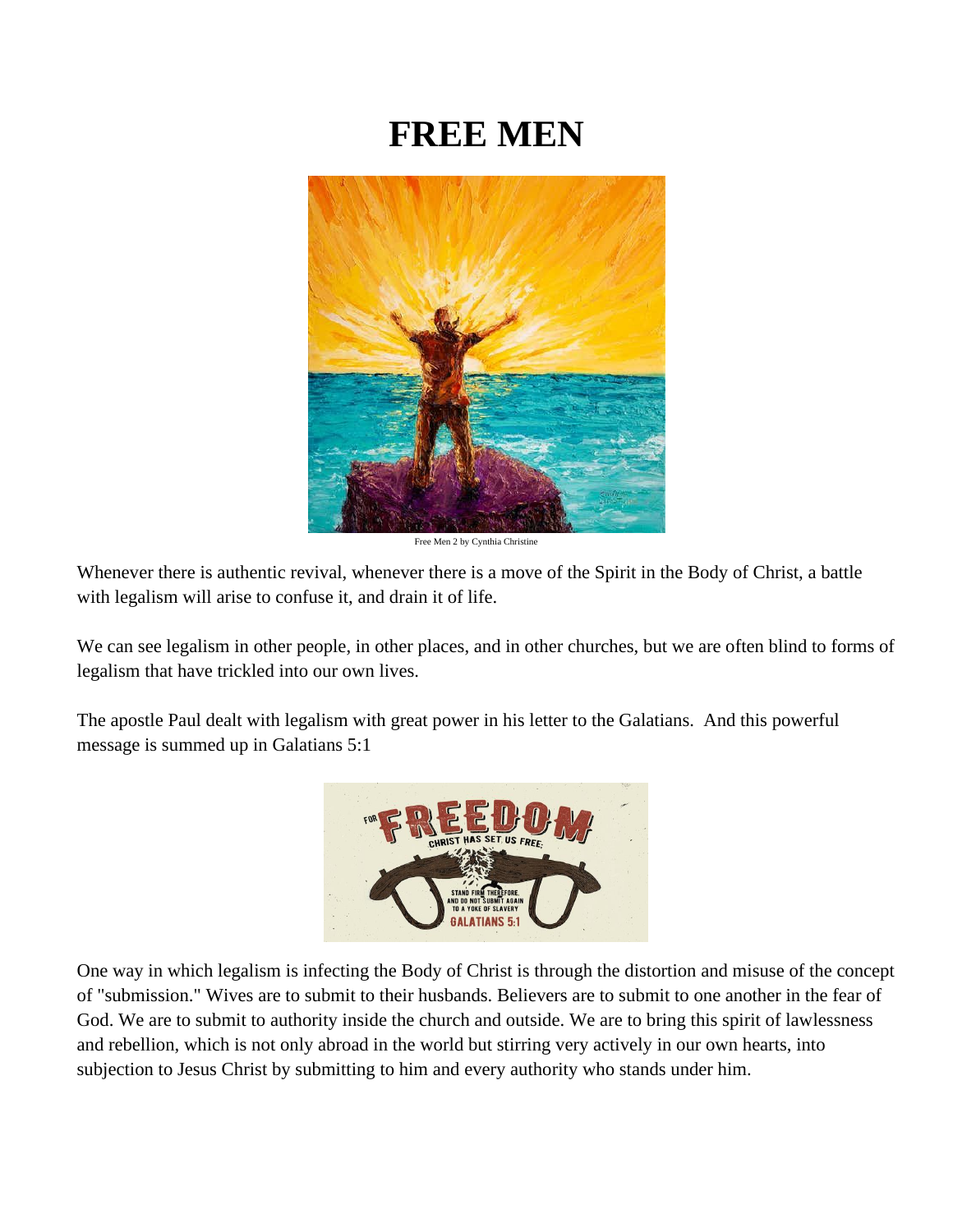In the kingdom of Heaven there is always order---from the top right down to the bottom:

The glorious creatures that stand before the throne gladly submit to the Holy God.

The elders gladly fall on their faces and cast their crowns before the ever living One.

Every one standing on that sea of glass freely submits to God.

We see in our Lord's ministry that he constantly submitted to the will of the Father.

*"I do nothing of myself." "I do only those things which please him." "It is my meat and drink to do the will of him who sent me."*

If we are truly walking in the will of God, we will submit to the Lord Jesus in exactly the same way as he submits to the will of the Father.

We do it with joy and without reservation.



#### **Misguided Submission**

We need to be sure that when we submit, that we truly are submitting to Jesus.

There is a danger that we turn the act of submission itself into a virtue. It is possible to be so caught up in submitting that we forget to pay attention to who we're submitting to.

If we submit to a false prophet, we are held accountable, because our Lord warns us to beware of false prophets and explains how to spot them.

If we submit to the yoke of slavery of legalism, there are wolves ready to move in and take advantage of any tender, submissive sheep.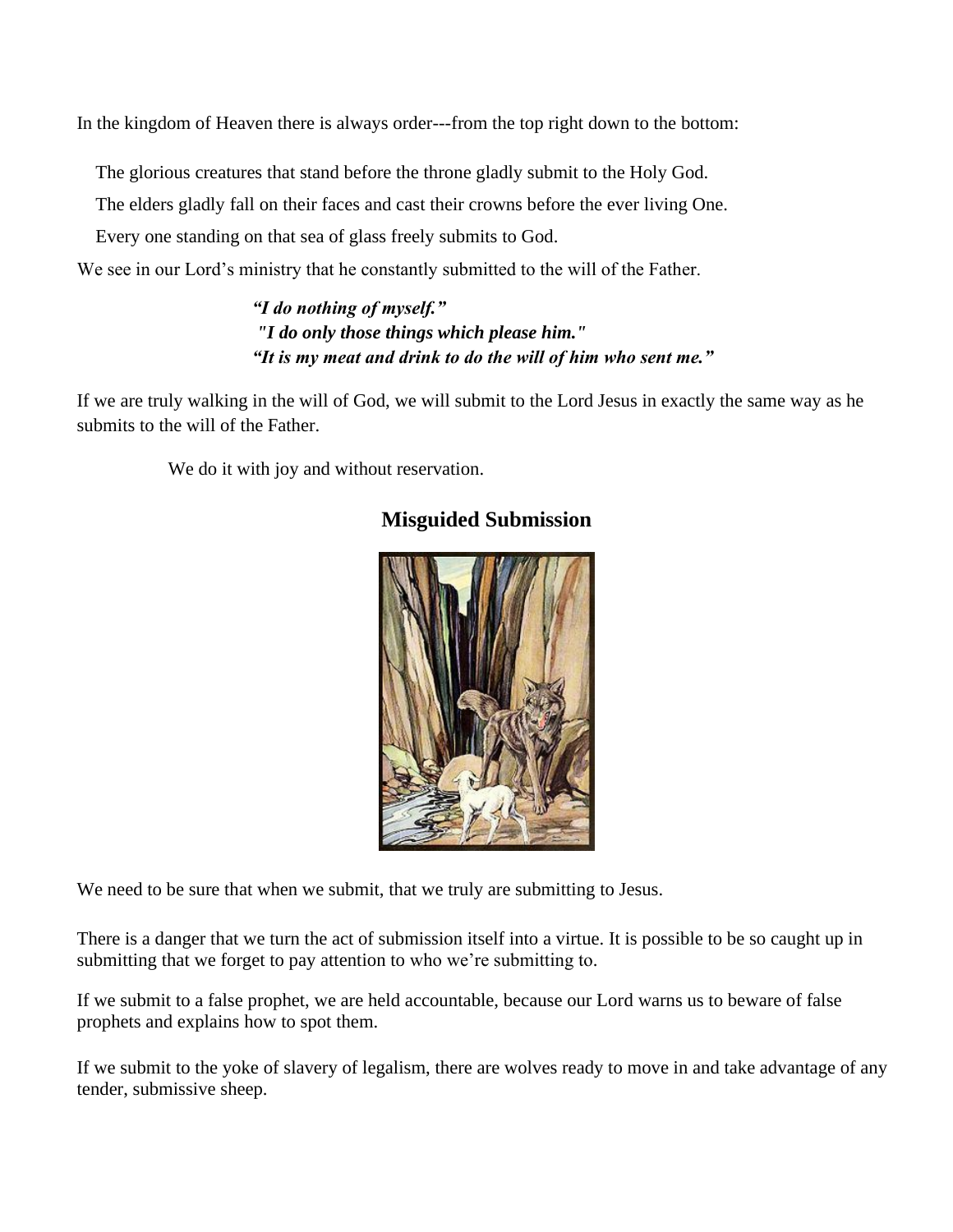They are just waiting to get their hands on people who submit indiscriminately to any "authority" that comes along. They do it so subtly that the sheep think they're serving the kingdom by submitting to the "guidance" of these wolves.

*"We have gained so much by submitting."* (to those things which the wolves have added to Jesus Christ). *"We have advanced far beyond where we once were in our simple walk with Jesus."*

When our walk with Jesus is no longer simple, and clear, direct, chances are we are no longer walking with Jesus—chances are, we have begun to fall under the yoke of bondage to a spiritual tyrant who is dominating our lives with religious legalism.

Paul took the gospel to the province of Galatia. Through him, Jesus Christ was presented with great power as crucified for our sins. People came to faith, and the confirmation of their faith was that the Holy Spirit fell upon them. Miracles began to occur in the churches in Galatia, confirming the presence of God among them.

A church emerged that was marked by God's living presence.

Here was an authentic manifestation of the Body of Christ.

Soon after Paul left, a group of men arrived who began to pervert this holy thing. These men taught the people to submit to things in addition to Jesus Christ---things that had no connection with Jesus circumcision, special days, months, seasons that had to be observed---requirements Paul never taught, new rules, new disciplines. As soon as Paul got wind of this, he wrote a letter with strong words of warning:

> *"I am astonished that you are so quickly deserting him who has called you in the grace of Christ and turning to a different gospel—not that there is another gospel, but there are some who trouble you and want to pervert the gospel of Christ. But even if we, or an angel from heaven, should preach to you a gospel contrary to that which we preached you, let him be accursed." Galatians 1:6-8*

What these false teachers did was very simple—they took the principle of submission, which the people of Galatia understood, and switched the object.

—they substituted themselves and their "beautiful teachings" in place of Jesus Christ.

It could even be that things started "going even better" in this church. People still talked about Jesus, still spoke of the Holy Spirit, perhaps the crowds were even growing, but Paul saw the danger. He could see that these people were coming under a yoke of slavery heavier than they had ever known.

When the principle of submission is detached from Jesus, and used by a man or woman, or "leadership group" "who presume to put themselves in the place of Jesus, impressive things often happen—things that look wonderful to the natural eye—you go there and you can just "feel the power", and you're staggered by the numbers, and you say to yourself, "The blessing of God is on this place."

But as you allow yourself to be drawn into this phenomenon, you soon find that you are being asked to submit to what Paul calls "another gospel".

You are being brought into bondage to things that Jesus Christ never commanded.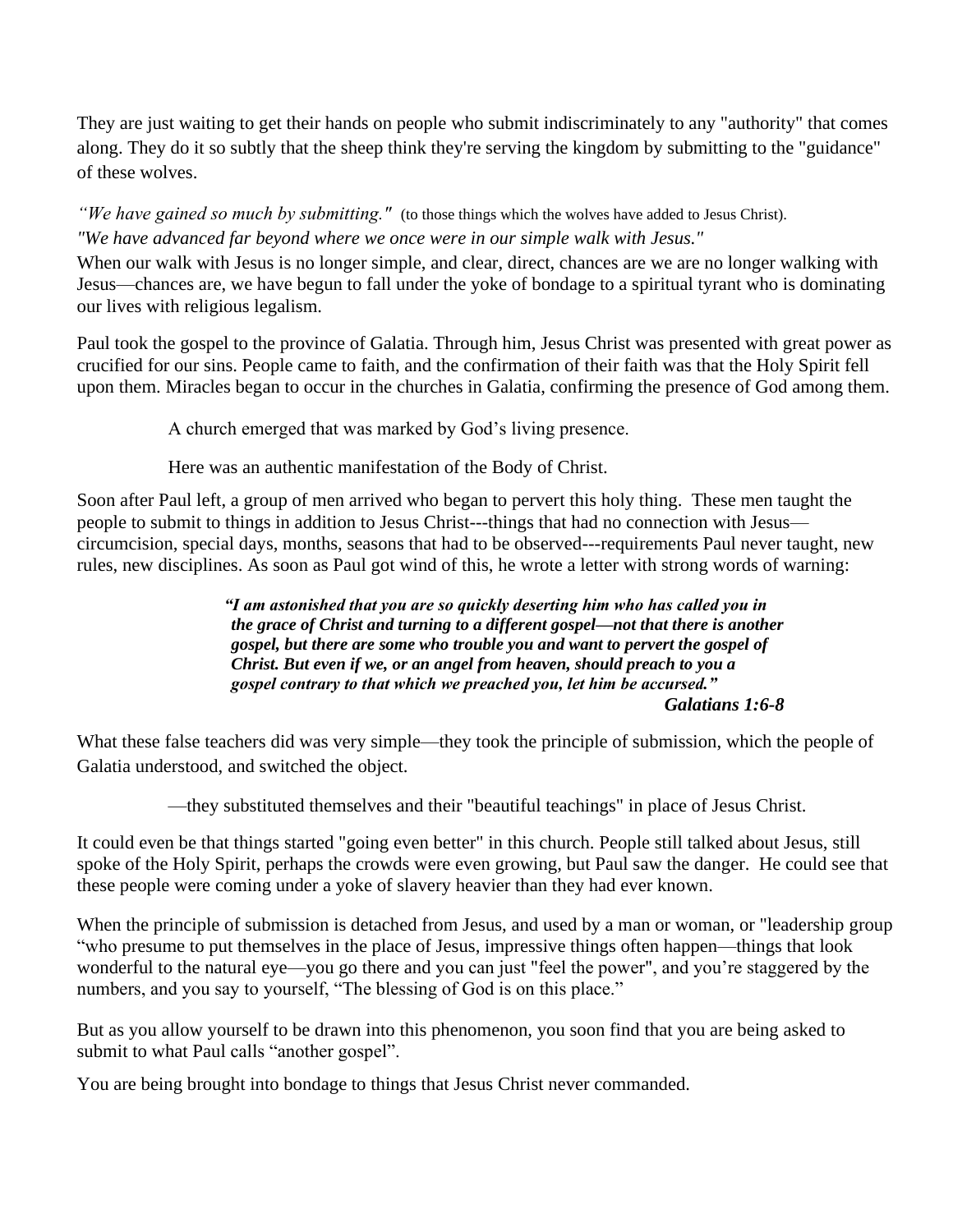These movements produce men and women who are happy and productive only as long as they can drink in the atmosphere of the cult. Take them out of the cult and put them in the real world, make them stand on their own two feet among real people with real problems, and they fall apart. It turns out that these people are not the joyful, victorious saints that they appear to be. Beneath their uniform smile and their hollow "Praise the Lords", they are spiritual robots, manipulated puppets.

> Jesus Christ does not produce such men and women. Jesus does not produce robots.

*"Where the Spirit of the Lord is, there is liberty."*



*"If any man is in Christ, he is a new creation; old things have passed away (the bondage is gone) and all things have become new."*

*"If you continue in my word then you are my disciples and you will know the truth and the truth will set you free."*

## **A Time to Submit and A Time to Refuse**

*"But because of false brethren secretly brought in, who slipped in to spy out our freedom, which we have in Christ Jesus , that they might bring us into bondage, to them we did not yield submission even for a moment, that the truth of the gospel might be preserved to you."*

*Galatians 2:4-5*

Note well:

there is a time to submit, and there is a time to refuse to submit. And we'd better know which is which.

To know the difference here's what to keep in mind: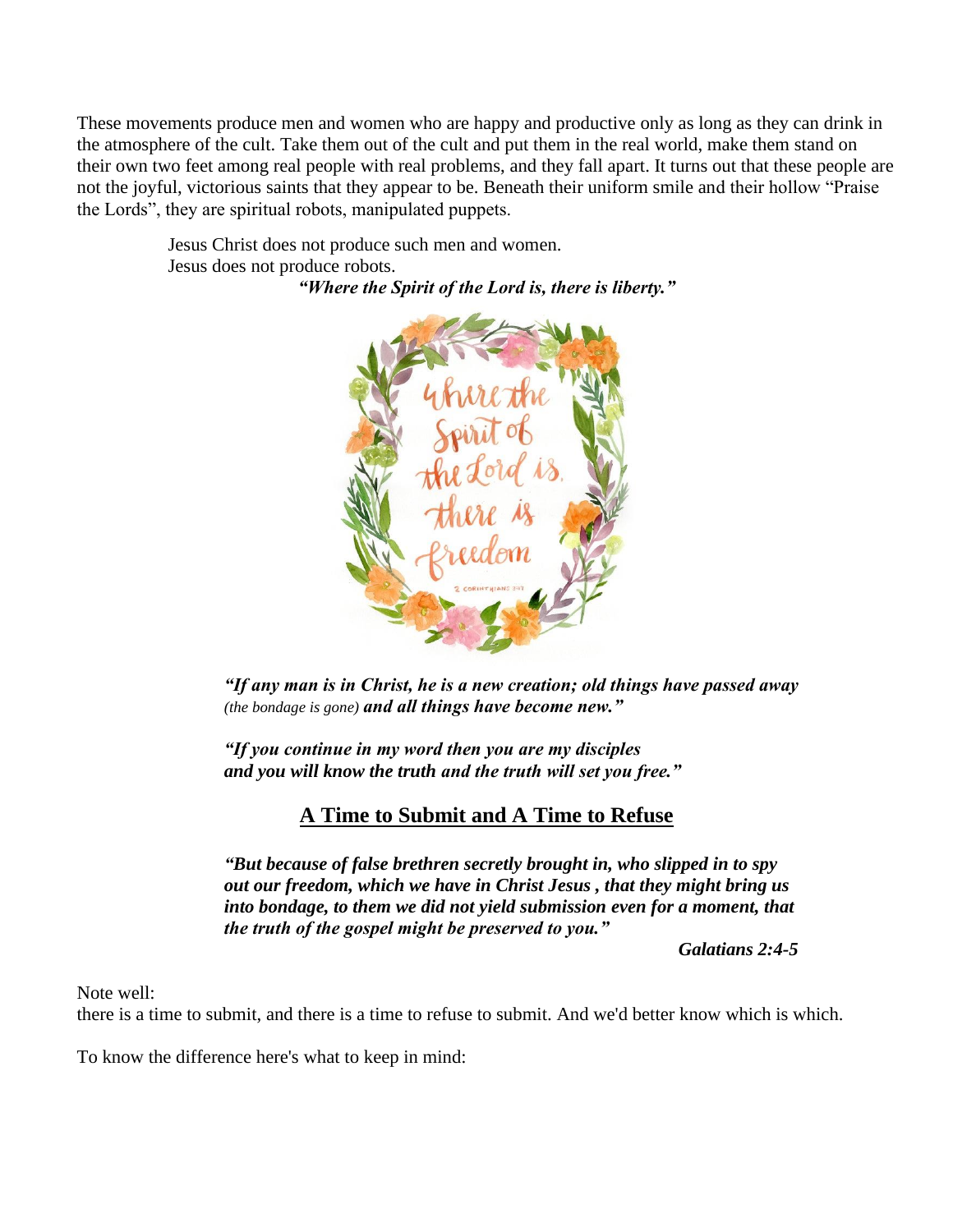### **First, we are bond slaves of Jesus Christ and of no one else.**



It is true that we have come into our freedom through submission,

 but not indiscriminate submission, not stupid submission, not blind, unthinking submission--

-Submission to the Lamb of God, who takes away the sin of the world;

-Submission to him who shed his blood to atone for our sin.

We belong to him alone. He's our Lord.

Husband, wife, son, daughter, brothers, sisters, and our own lives, need to be removed from the throne of our hearts so that Jesus may reign there alone.

Every morning when we get up, we need to make sure that Jesus is still on the throne—that we haven't put our egos or even our loved ones there.



Free Man Cynthia Christine

#### Jesus alone reigns

From the throne, the Lord Jesus shows us where to submit and where not to.

From the throne, he gives us the wisdom and supplies the power that we need.

From the throne, he anoints us with his Spirit and shows us which way to go.

From the throne, he convicts us when we're lax and warns us when we're hardening our hearts. From the throne, he enables us to fit into the Body in the right way.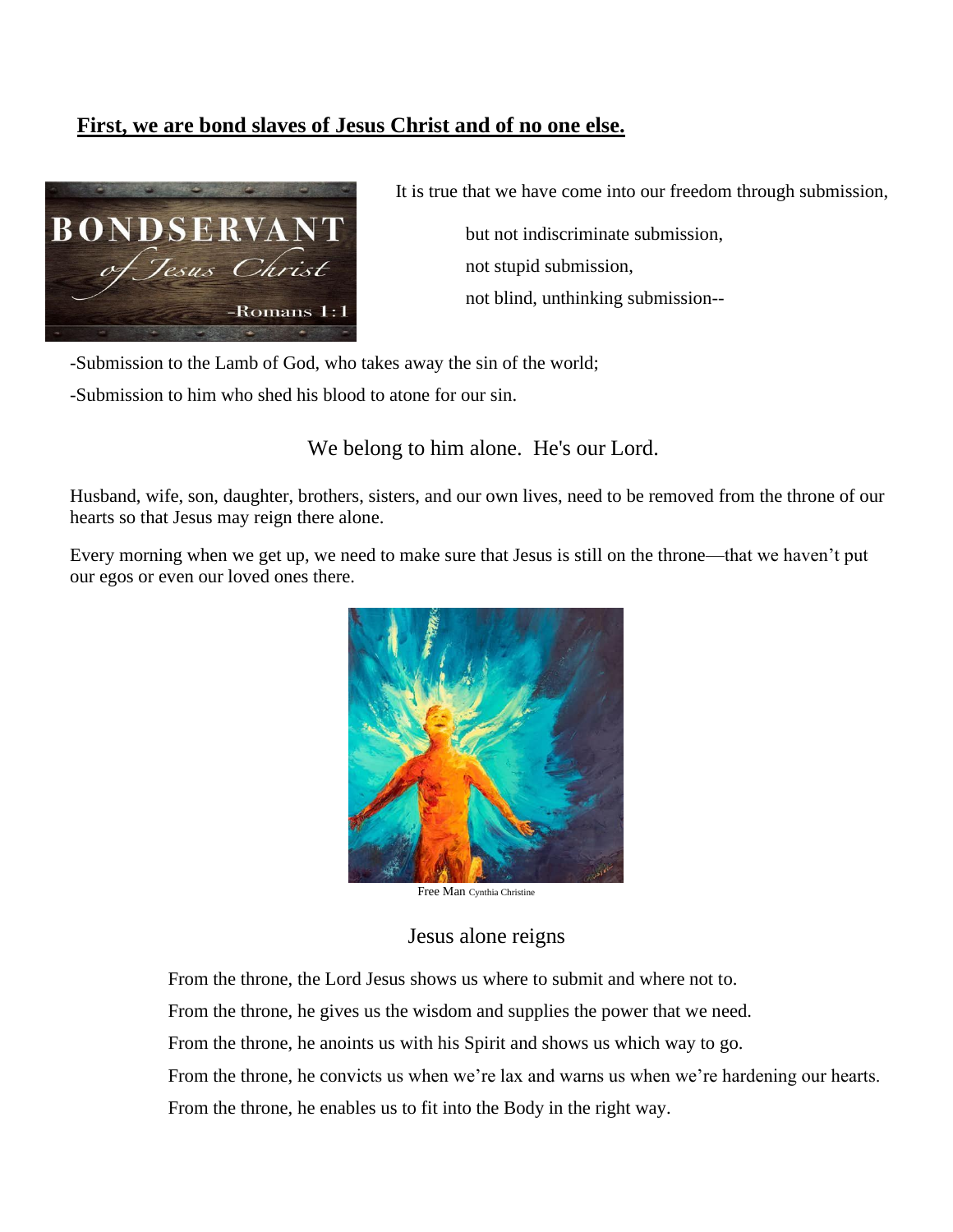He fits us in with brothers and sisters, who not only comfort us, but irritate us, and misunderstand us, teaching us to walk with them in love through submission to the cross.

And our fitting in with the Body of Christ is always tied to our relationship to the Lord Jesus himself--

---a relationship with Jesus which is living, direct, personal, trusting, and obedient.

#### **We are to be manipulated no man and we are to manipulate no man.**

The second thing that will help us to know when to submit and when not to submit: We are never to allow any man or woman to manipulate us nor are we ever to manipulate anyone else.



In the Body of Christ we are set under authority. But authority in the Body is always conformed to the Spirit of Christ---

---and the Spirit of Jesus Christ never violates the human will.

If God wanted to disregard our wills, he would not have had to send his Son to the cross. He could have snapped his fingers and turned us into a race of sweet, smiling robots.

God wants sons and daughters. He's willing to run the risk, to create sons and daughters who are free, even if it means allowing multitudes of people to look right into the face of his Son and still choose hell.

God does not manipulate.

Satan is the one who manipulates.

And when in our fellowships, we allow ourselves to be programmed by those above us in order that we may program those beneath us---even if we are all being programmed to praise the Lord,

the thing is false—it's of Satan.

Which is what Satan was trying to do to Jesus in his wilderness temptation.

Satan was trying to program Jesus, but Jesus did not submit.

Every day of our lives, the evil one tries to program us, tries to inspire us to program other people. If you have a passion for programming, find yourself a computer, but leave the human race alone.